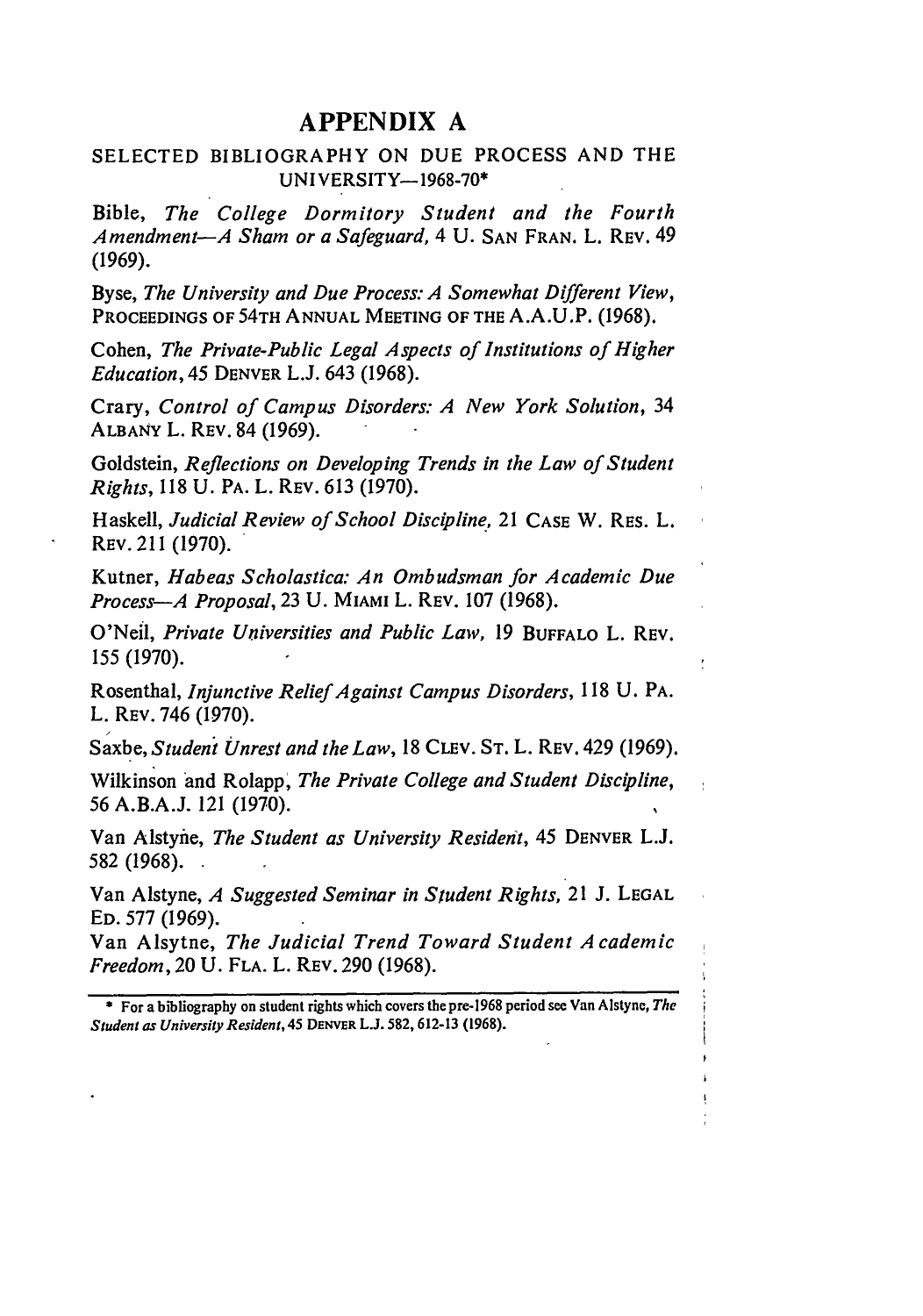Wright, *The Constitution on Campus,* 22 **VAND.** L. **REV.** 1027 (1969).

Comment, *Public Universities and Due Process of Laws: Students' Protection Against Unreasonable Search Seizure,* 17 KANSAS L. REV. 512 (1969).

Comment, *The Fourteenth Amendment and University Disciplinary Procedures,* 34 Mo. L. REv. 236 (1969).

Comment, *Higher Education and the Student Unrest Provisions, 31* **OHIO ST.** L.J. 111 (1970).

Comment, *Legal Relationship Between the Student and the Private College or University,* 7 SAN DIEGO L. REV. 244 (1970).

Comment, *The College Student and Due Process in Disciplinary Proceedings,* 13 S.D.L. REV. 87 (1968).

Comment, *Student Due Process in the Private University: The State Action Doctrine,* 20 **SYRACUSE** L. REV. 911 (1969).

Developmental Note, *Academic Freedom,* 81 HARV. L. REV. 1045 (1968).

Note, *The Emerging Law of Students' Rights,* 23 ARK. L. **REV.** <sup>619</sup> (1970).

Note, *The Scope of University Discipline,* 35 BROOKLYN L. **REV.** 486 (1969).

Note, *Campus Confrontation: Resolution by Legislation, 6* **COLUM.** J.L. **&** Soc. PROB. 30 (1970).

Note, *Campus Confrontation: Resolution by Injunction,* 6 **COLUM.** J.L. **&** Soc. PROB. 30 (1970).

Note, *Admissibility of Testimony Coerced by a University, 55* CORNELL L. REV. 435 (1970).

Note, *College Searches and Seizures: Privacy and Due Process Problems on Campus,* 3 GA. L. REV. 427 (1969).

Note, *Reasonable Rules, Reasonably Enforced- Guidelines for University Disciplinary Proceedings,* 53 **MINN.** L. REV. 301 (1968).

Note, *Colleges and Universities-Section 1983, Procedural Due Process and University Regulations: Any Relationship?* 49 **NEB.** L. REV. 689 (1970).